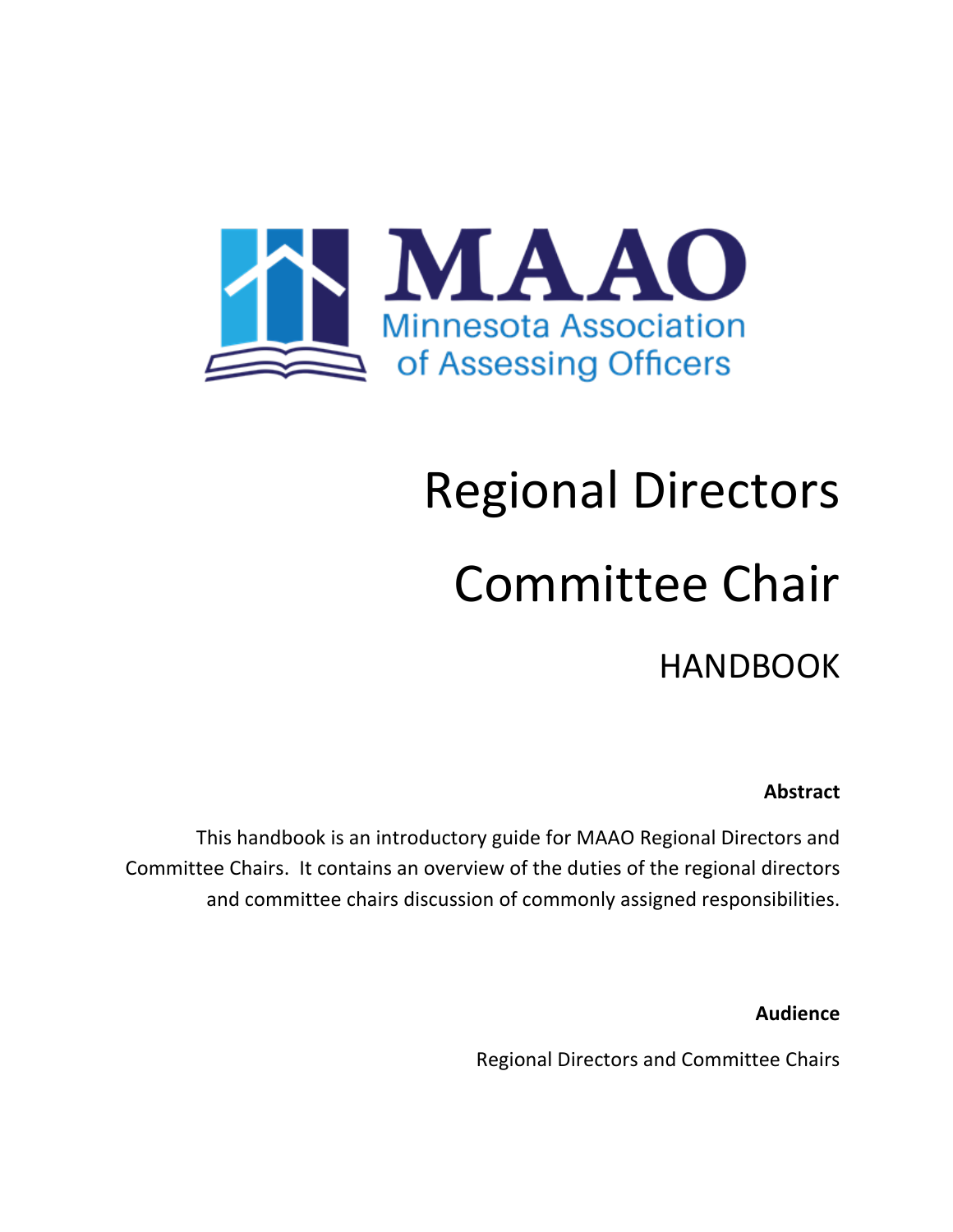### **Table of Contents**

| 1. Welcome                     | 3                                                                      |
|--------------------------------|------------------------------------------------------------------------|
| 2. Strategic Plan              | 3                                                                      |
| 2.1 Mission Statement          | 3                                                                      |
| 2.2 Vision Statement           | $3 - 4$                                                                |
|                                | 3. Policy on Suspected Misconduct, Dishonest, Fraud and Whistle-blower |
| Protection                     | 5                                                                      |
| 4. Ethic Policy                | $5-6$                                                                  |
| 5. Conflict of Interest Policy | $6 - 9$                                                                |
| 6. Committee Chair             | 10                                                                     |
| 7. Committee Members           | 11                                                                     |
| 8. Regional Director           | 12-13                                                                  |

### **Appendix**

| <b>Template for Region Directors</b> | 15    |
|--------------------------------------|-------|
| <b>Template for Committee Chairs</b> | 16    |
| <b>Template for Editorial Annual</b> | 17    |
| Instructions for "Go To Meetings"    | 18-19 |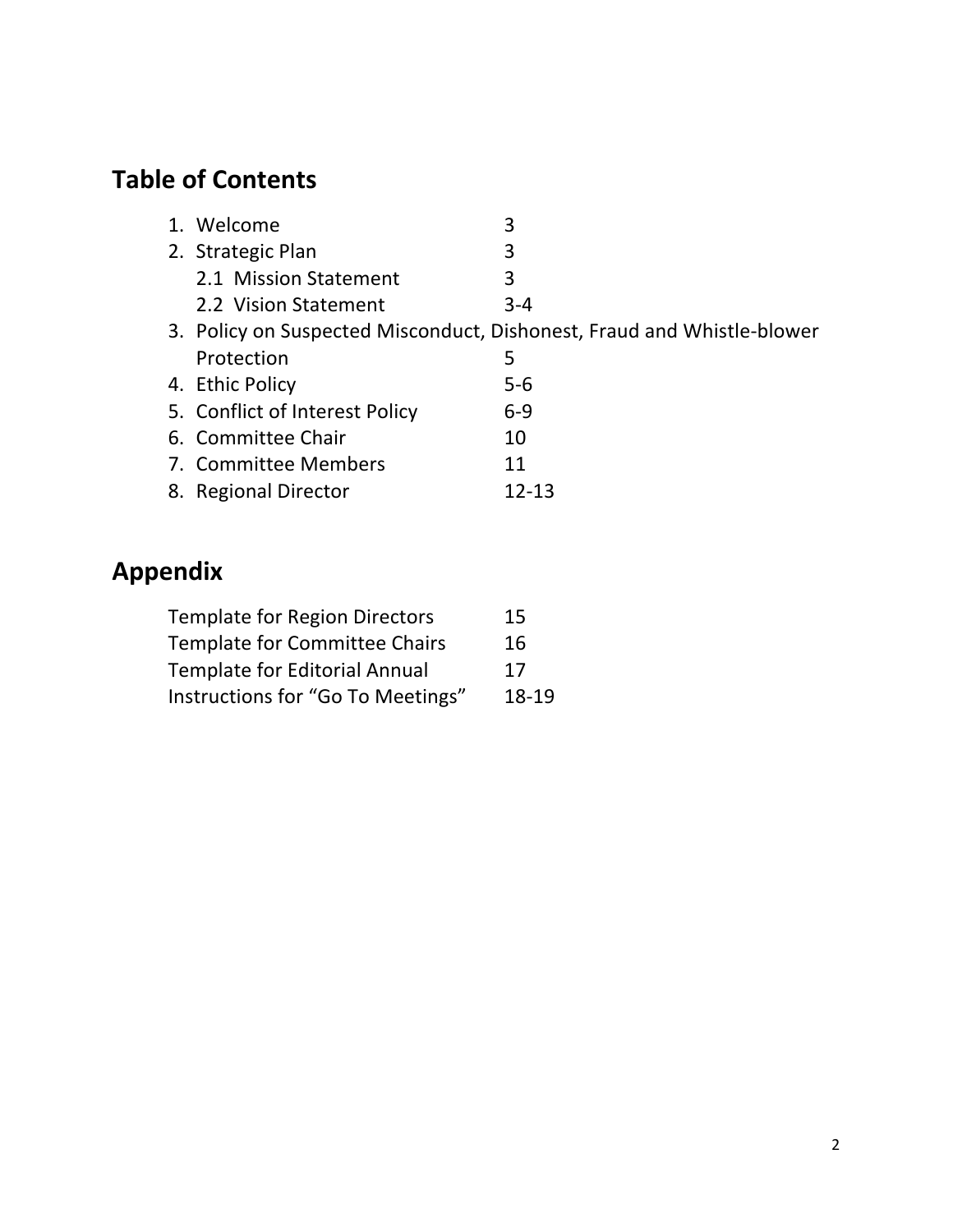### **1. Welcome**

On behalf of the MAAO membership, thank you for your commitment to the Minnesota Association of Assessing Officers. Your interest and passion to serve as committee chair and Regional Director is greatly appreciated.

### **2. Strategic Plan**

(Adopted August 26, 2008)

### **2.1 MAAO Mission Statement**

The mission of the Minnesota Association of Assessing Officers (MAAO) is to provide education and information to promote excellence in property appraisal and assessment administration through professional development with the highest ethical standards.

### **2.2 MAAO Vision Statement**

MAAO will be the statewide recognized leader and source for education and information for mass appraisal and property tax administration and promote high ethical standards.

**Goal #1** Ensure that the organization continually recognizes the needs of its members and other stakeholders in property tax administration.

Strategy #1 - Establish feedback mechanisms from the membership.

Strategy #2 - Involve members from throughout the state at all levels of the association.

Strategy #3 - Recognize the accomplishments and contributions of the membership.

**Goal #2** Be the statewide leader of providing assessment education and professional development programs for assessors.

Strategy #1 - Improve and expand our education programs at all levels.

Strategy #2 - Maintain reasonable costs for programs.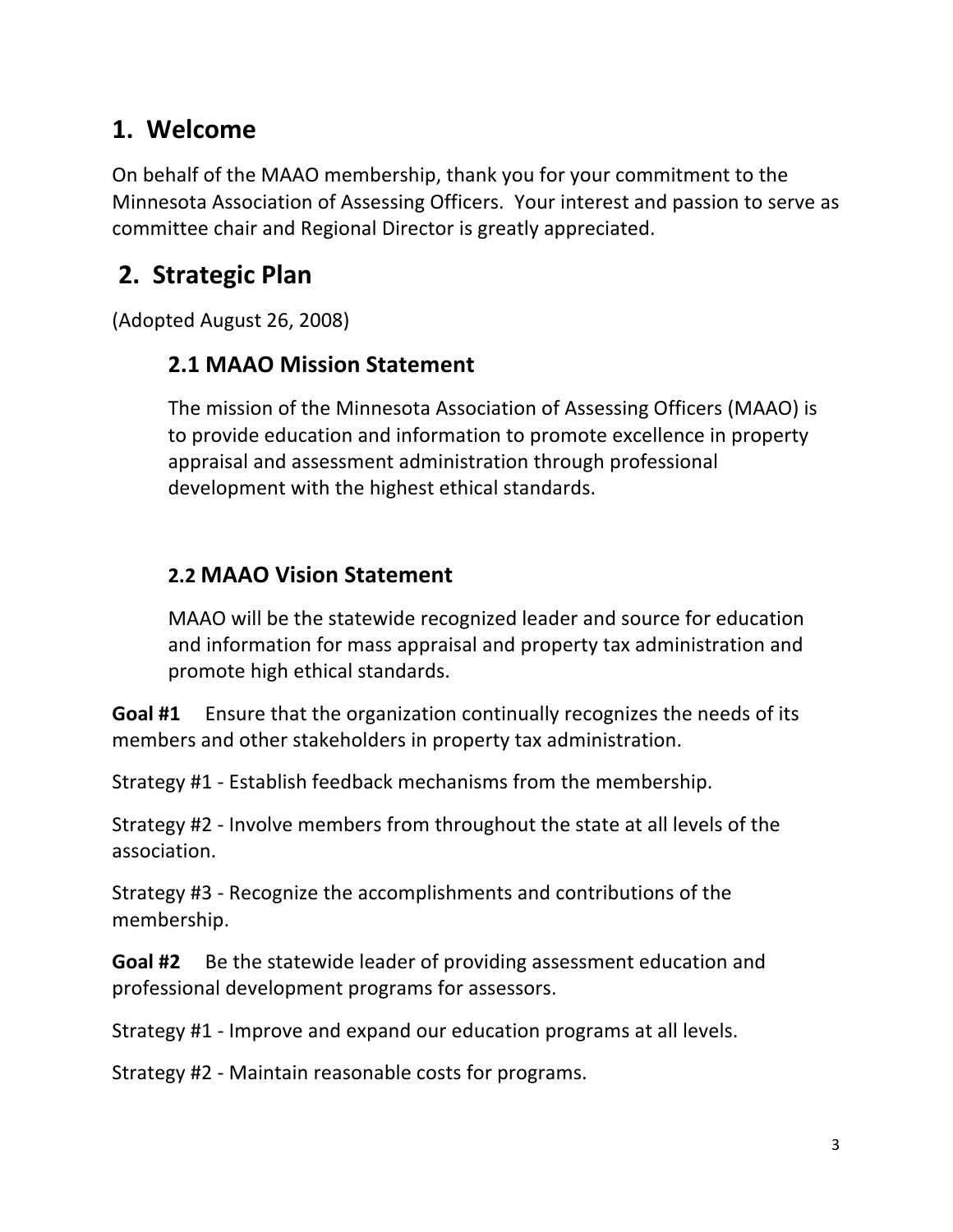Strategy #3 - Continue a strong connection with the International Association of Assessing Officers.

Strategy #4 - Promote the professional development of all members.

**Goal #3** To be the statewide recognized source for assessment information to assure the fair administration of the property tax system.

Strategy #1 - Maintain working relationships with the Department of Revenue staff, the Minnesota Board of Assessors, the Minnesota Legislature and its staff, appraisal and tax administration organizations, government agencies and other stakeholders.

Strategy #2 - Develop and maintain a membership resource center.

Strategy #3 - Disseminate information via "Equal Eyes" and the MAAO website.

**Goal #4** Promote and instill the highest ethical and professional standards in our members.

Strategy #1 - Promote awareness of ethical standards and practices adopted by the Minnesota Board of Assessors and the International Association of Assessing Officers.

Strategy #2 - Provide continuing education and training related to ethical standards and practice.

**Goal #5** Increase association membership and involvement while managing an active association.

Strategy #1 - Increase membership and member retention through increased benefits and actively responding to member's needs.

Strategy #2 - Achieve fiscal responsibility by maintaining reasonable membership dues and fees, a balanced association budget and a reasonable fund reserve.

Strategy #3 - Maintain an active recruitment and membership retention plan and seek involvement of all members.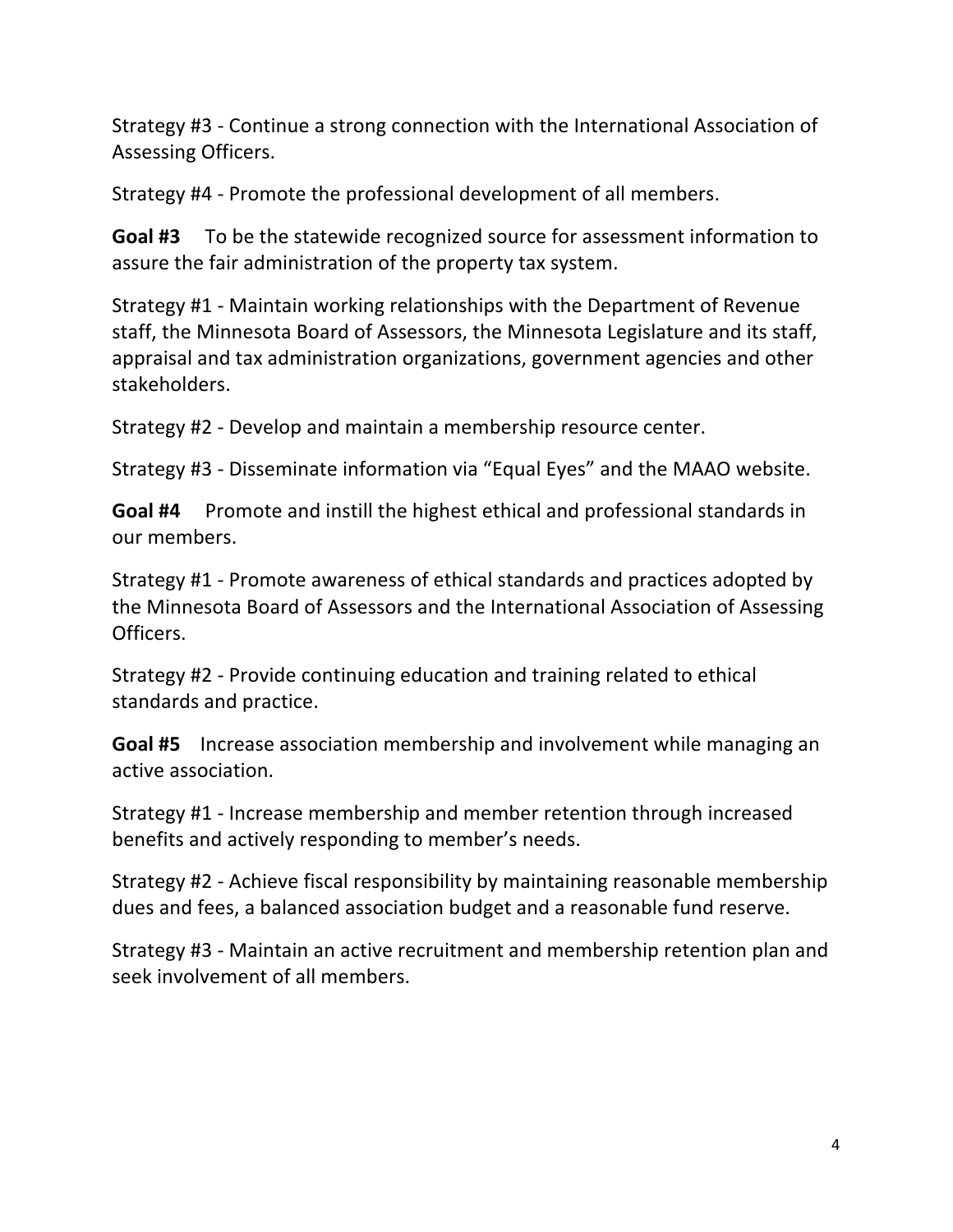### **3. Policy on Suspected Misconduct, Dishonesty, Fraud and Whistle-blower Protection**

If any person knows of or has a suspicion about misconduct, dishonesty or fraud, the President should be contacted. If the alleged wrongdoing concerns the President, then the Executive Board or other officers of the organization should be notified instead.

If the President, Executive Board member or other officers of the organization receive information about misconduct, dishonesty or fraud, they shall inform the Executive Board (or, alternately, the Executive Committee, if such a Committee exists), which shall determine the procedure for investigating all credible allegations. 

At all times, the privacy and reputation of individuals involved will be respected. There will be no punishment or other retaliation for the reporting of conduct under this policy. If the person providing the information requests anonymity, this request will be respected to the extent that doing so does not impede any investigation.

### **4. Ethics Policy**

It is the policy of MAAO that its employees and board members uphold the highest standards of ethical, professional behavior. To that end, these employees and board members shall dedicate themselves to carrying out the mission of the organization and shall:

- 1) Hold paramount the safety, health and welfare of the public in the performance of professional duties.
- 2) Act in such a manner as to uphold and enhance personal and professional honor, integrity and the dignity of the profession.
- 3) Treat with respect and consideration all persons.
- 4) Engage in carrying out MAAO's mission in a professional manner.
- 5) Collaborate with and support other professionals in carrying out MAAO's mission.
- 6) Build professional reputations on the merit of services and refrain from competing unfairly with others.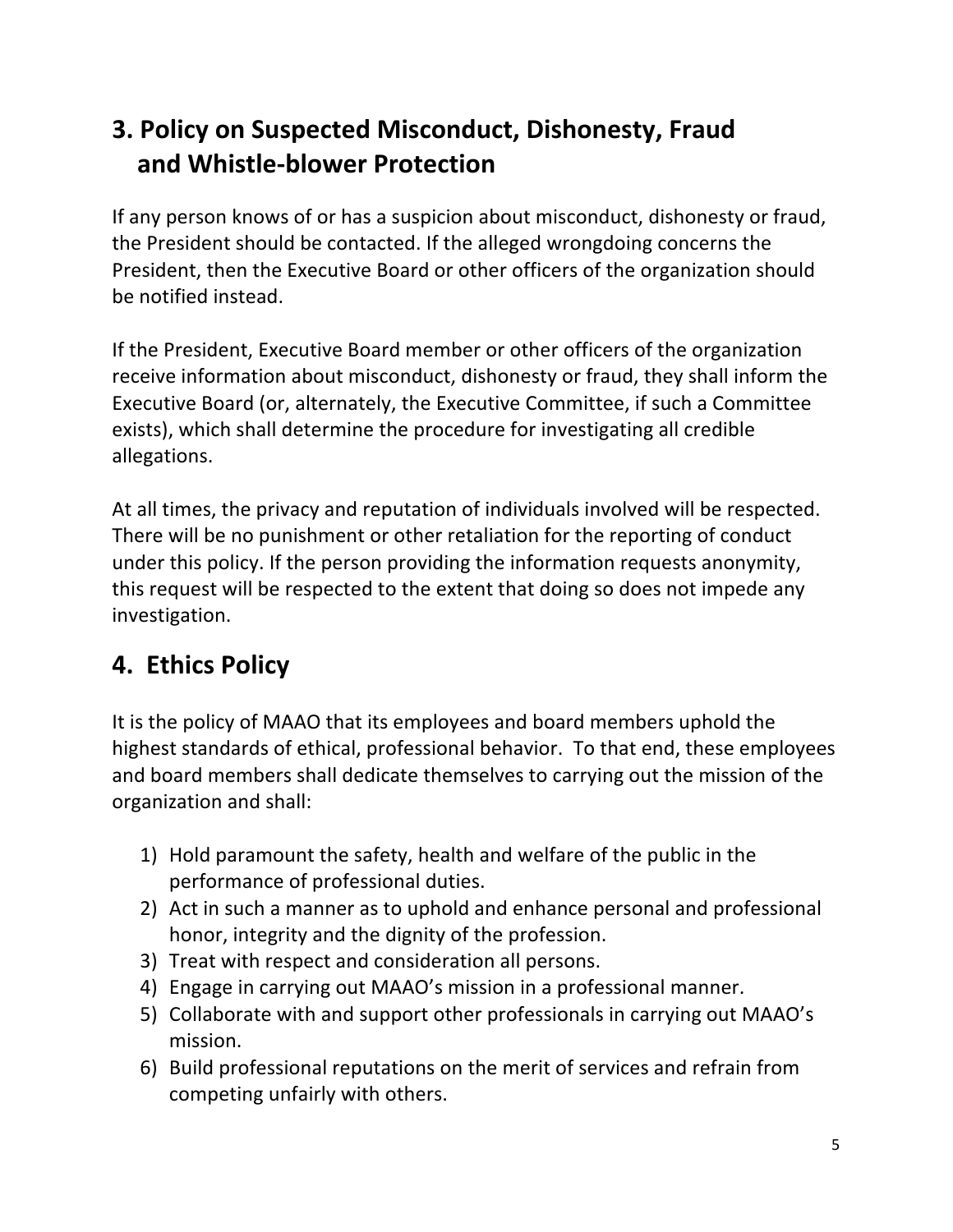- 7) Recognize that the chief function of MAAO at all times is to serve the best interests of its constituency.
- 8) Accept as a personal duty the responsibility to keep up to date on emerging issues and to conduct themselves with professional competence, fairness, impartiality, efficiency, and effectiveness.
- 9) Respect the structure and responsibilities of the Executive Board, provide them with facts and advice as a basis for their making policy decisions, and uphold and implement policies adopted by the Executive Board.
- 10) Keep the community informed about issues affecting it.
- 11) Conduct organizational and operational duties with positive leadership exemplified by open communication, creativity, dedication, and compassion.
- 12) Exercise whatever discretionary authority they have under the law to carry out the mission of the organization.
- 13) Serve with respect, concern, courtesy, and responsiveness in carrying out the organization's mission.
- 14)Demonstrate the highest standards of personal integrity, truthfulness, honesty, and fortitude in all activities in order to inspire confidence and trust in such activities.
- 15) Avoid any interest or activity that is in conflict with the conduct of their official duties.
- 16)Respect and protect privileged information to which they have access in the course of their official duties.
- 17) Strive for personal and professional excellence and encourage the professional developments of others.

### **5. Conflict of Interest Policy**

### Section 1. Purpose:

MAAO is a nonprofit, tax-exempt organization. Maintenance of its tax-exempt status is important both for its continued financial stability and for public support. Therefore, the IRS as well as state regulatory and tax officials view the operations of MAAO as a public trust, which is subject to scrutiny by and accountable to such governmental authorities as well as to members of the public.

Consequently, there exists between MAAO and its Executive Board, officers, and employees and the public a fiduciary duty, which carries with it a broad and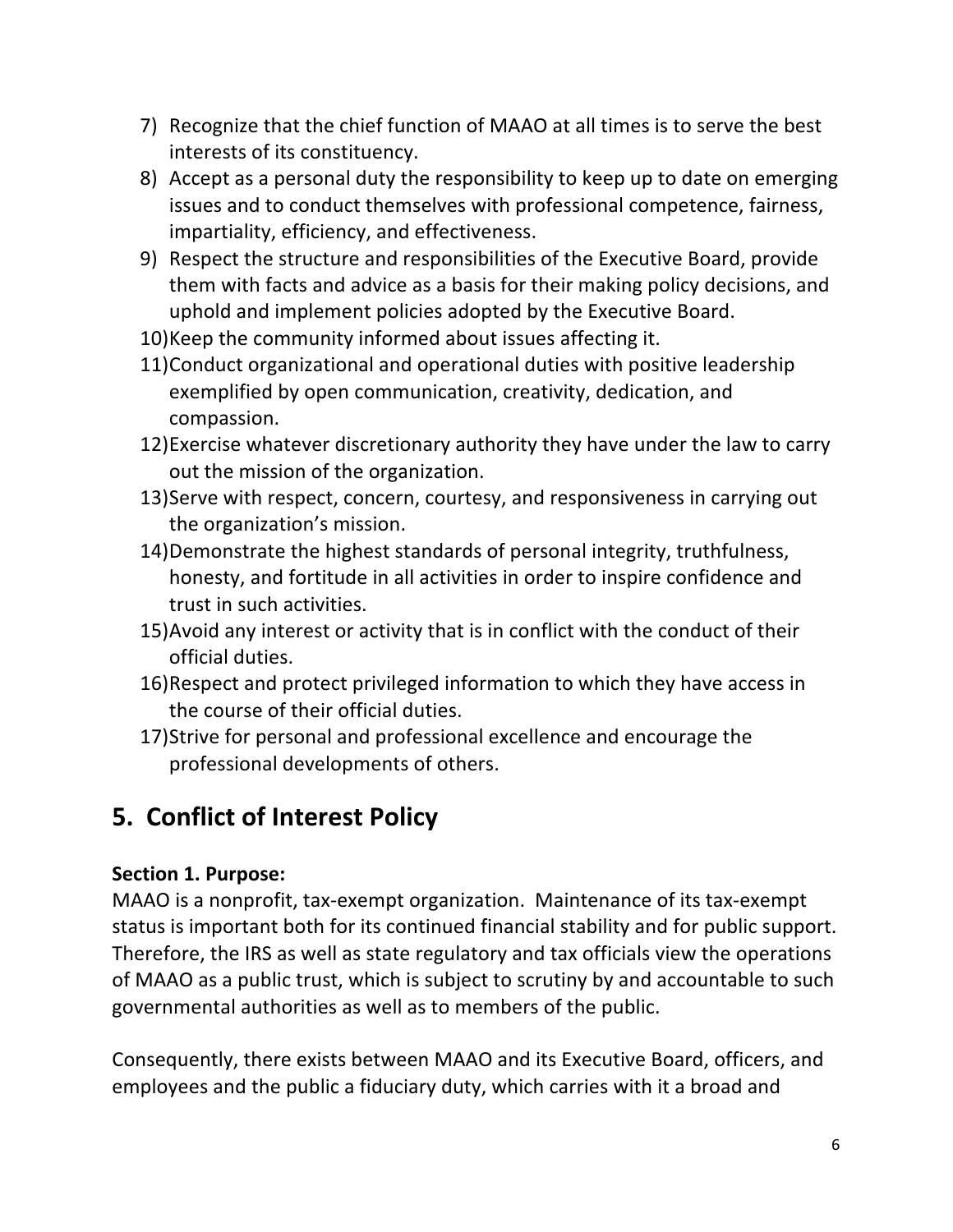unbending duty of loyalty and fidelity. The Executive Board, officers, and employees have the responsibility of administering the affairs of MAAO honestly and prudently, and of exercising their best care, skill, and judgment for the sole benefit of MAAO. Those persons shall exercise the utmost good faith in all transactions involved in their duties, and they shall not use their positions with MAAO or knowledge gained therefrom for their personal benefit. The interests of the organization must be the first priority in all decisions and actions.

### **Section 2. Persons Concerned:**

This statement is directed not only to directors and officers, but to all employees who can influence the actions of MAAO. For example, this would include all who make purchasing decisions, all persons who might be described as "personnel," and anyone who has proprietary information concerning MAAO.

### **Section 3. Areas in which Conflict May Arise:**

Conflict of interest may arise in the relations of directors, officers, and employees with any of the following third parties:

- 1. Persons and firms supplying goods and services to MAAO.
- 2. Persons and firms from whom MAAO leases property and equipment.
- 3. Persons and firms with whom MAAO is dealing or planning to deal in connection with the gift, purchase or sale of real estate, securities, or other property.
- 4. Competing or affinity organizations.
- 5. Donors and others supporting MAAO.
- 6. Agencies, organizations, and associations which affect the operations of MAAO.
- 7. Family members, friends, and other employees.

### **Section 4. Nature of Conflicting Interest:**

A conflicting interest may be defined as an interest, direct or indirect, with any persons or firms mentioned in Section 3. Such an interest might arise through:

- 1. Owning stock or holding debt or other proprietary interests in any third party dealing with MAAO.
- 2. Holding office, serving on the board, participating in management, or being otherwise employed (or formerly employed) with any third party dealing with MAAO.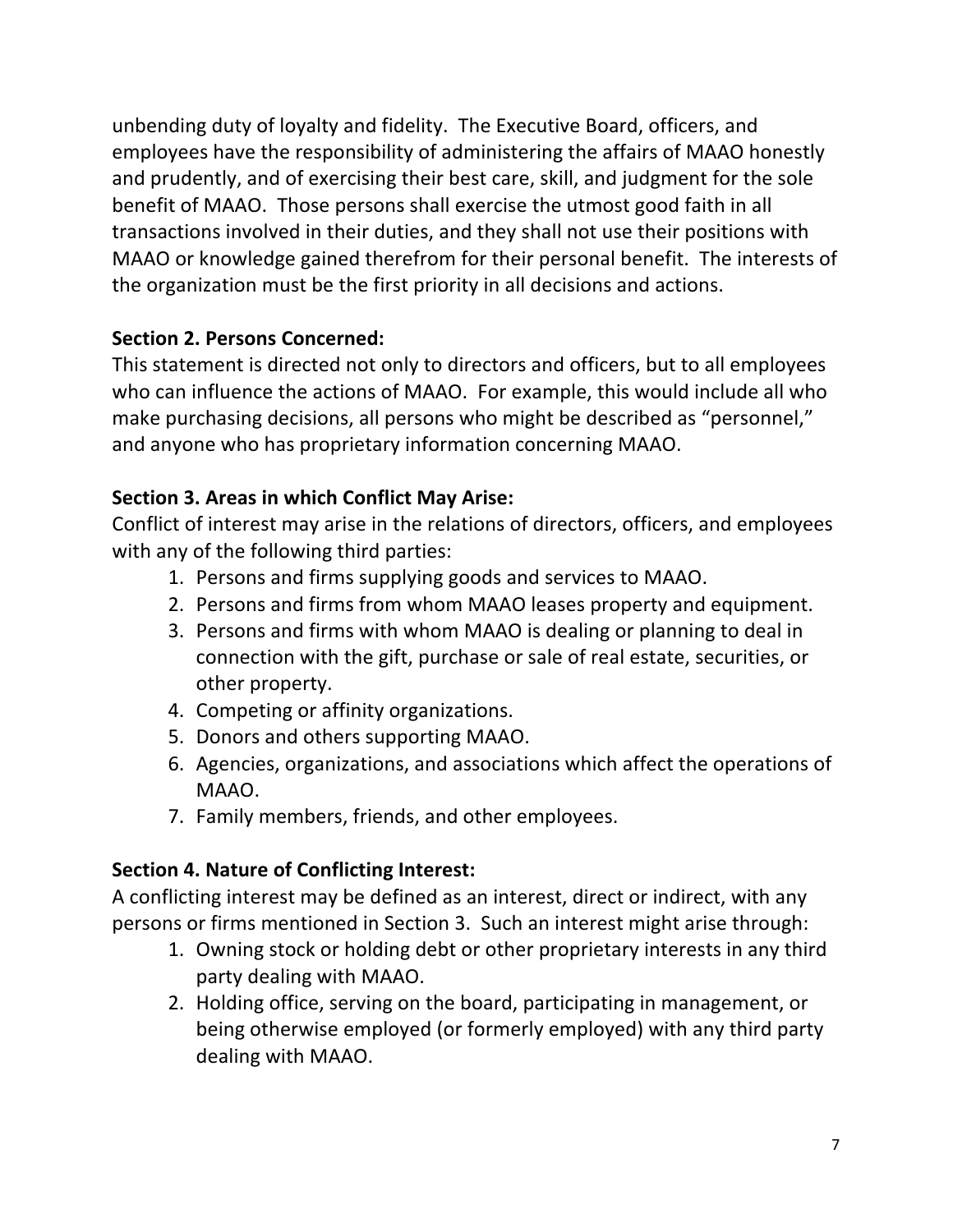- 3. Receiving remuneration for services with respect to individual transactions involving MAAO.
- 4. Using MAAO's time, personnel, equipment, supplies, or good will for other than MAAO-approved activities, programs, and purposes.
- 5. Receiving personal gifts or loans from third parties dealing or competing with MAAO. Receipt of any gift is disapproved except gifts of a value less than \$50, which could not be refused without discourtesy. No personal gift of money should ever be accepted.

### **Section 5. Interpretation of this Statement of Policy:**

The areas of conflicting interest listed in Section 3, and the relations in those areas which may give rise to conflict, as listed in Section 4, are not exhaustive. Conflicts might arise in other areas or through other relations. It is assumed that the directors, officers, and employees will recognize such areas and relation by analogy.

The fact that one of the interests described in Section 4 exists does not necessarily mean that a conflict exists, or that the conflict, if it exists, is material enough to be practical importance, or if material, that upon full disclosure of all relevant facts and circumstances it is necessarily adverse to the interests of MAAO.

However, it is the policy of the board that the existence of any of the interests described in Section 4 shall be disclosed before any transaction is consummated. It shall be the continuing responsibility of the board, officers, and management employees to scrutinize their transactions and outside business interests and relationships for potential conflicts and to immediately make such disclosures.

### **Section 6. Disclosure Policy and Procedure:**

Transactions with parties with whom a conflicting interest exists may be undertaken only if all the following are observed:

- 1. The conflicting interest is fully disclosed;
- 2. The person with the conflict of interest is excluded from the discussion and approval of such transaction;
- 3. A competitive bid or comparable valuation exists; and
- 4. The [Executive Board or a duly constituted committee thereof] has determined that the transaction is in the best interest of the organization.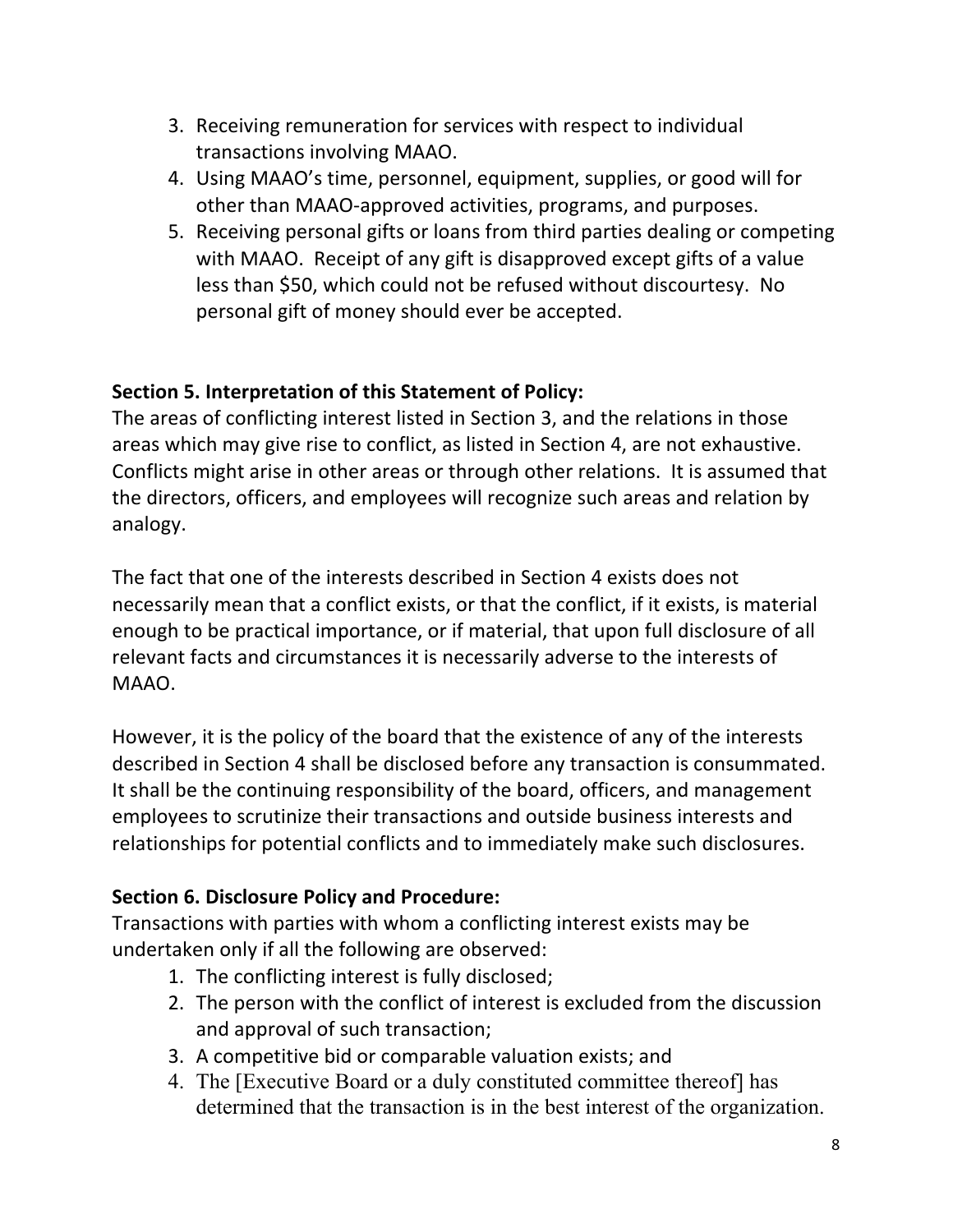Disclosure in the organization should be made to the President (or if he or she is the one with the conflict, then to the  $1<sup>st</sup> VP$ ), who shall bring the matter to the attention of the Executive Board or duly constituted committee thereof. Disclosure involving directors should be made to the President, (or if he or she is the one with the conflict, then to the  $1<sup>st</sup>$  Vice President) who shall bring these matters to the Executive Board or duly constituted committee thereof.

The Executive Board or duly constituted committee thereof shall determine whether a conflict exists and in the case of an existing conflict, whether the contemplated transaction may be authorized as just, fair, and reasonable to MAAO. The decision of the Executive Board or duly constituted committee thereof on these matters will rest in their sole discretion, and their concern must be for the welfare of MAAO and the advancement of its purpose.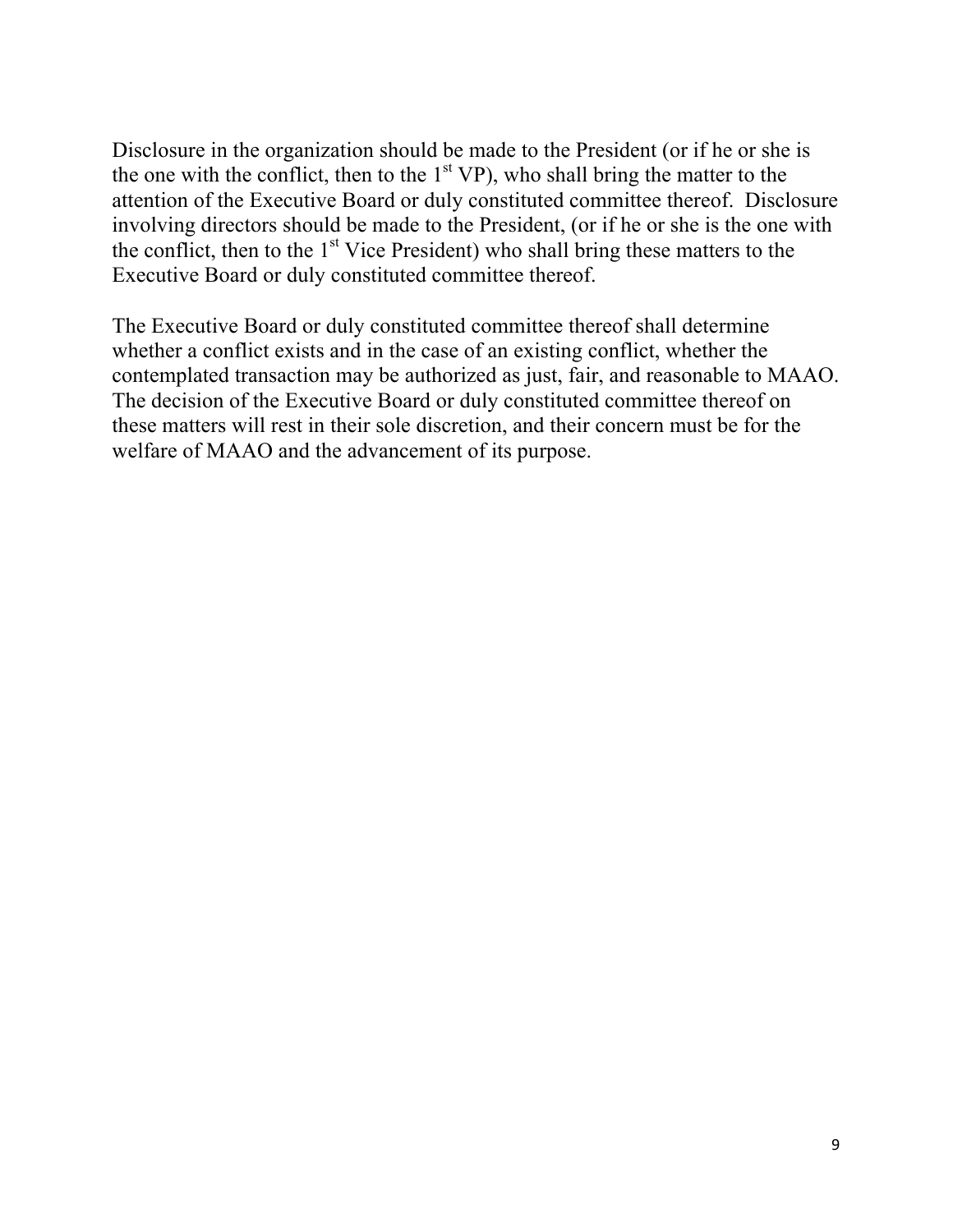### **COMMITTEE CHAIR**

### **Non-Voting Member at Executive Meetings**

1. Serve the term

- 2. Schedule committee meetings
- 3. Develop an agenda and distribute prior to meeting.
- 4. Attend, plan and facilitate scheduled committee meetings

5. Ensure agendas and minutes are distributed to committee members and retained

6. Delegate specific tasks to committee members

7. Communicate and follow up regularly with the Executive board regarding specific tasks, needs and requests (up-load Committee Reports on MAAO)

8. Follow up with committee to ensure agreed upon goals are being accomplished in a timely manner

9. Ensure an appropriate number of members remain on the committee, recruit as necessary.

10. At the MAAO Fall Conference, report the Committees activities during the past year.

11. Assist committee members as needed

12. Attend Executive Board meetings (November, February, May, August, and Annual Meeting) you will need to submit a Committee Report that includes Committee activities, special events, and committee member changes.

13. Help to make members, especially new people, feel welcome

14. Maintain the Committee's page on the MAAO website (work with the Education Coordinator for instruction how)

15. Plan out expected committee budget yearly (typically needed by the end of July)

16. May provide courses for seminars/conferences as needed.

- Notify conference coordinators of planned courses
- For 1 day long or more courses work with Education committee in advance for ideas/recommendations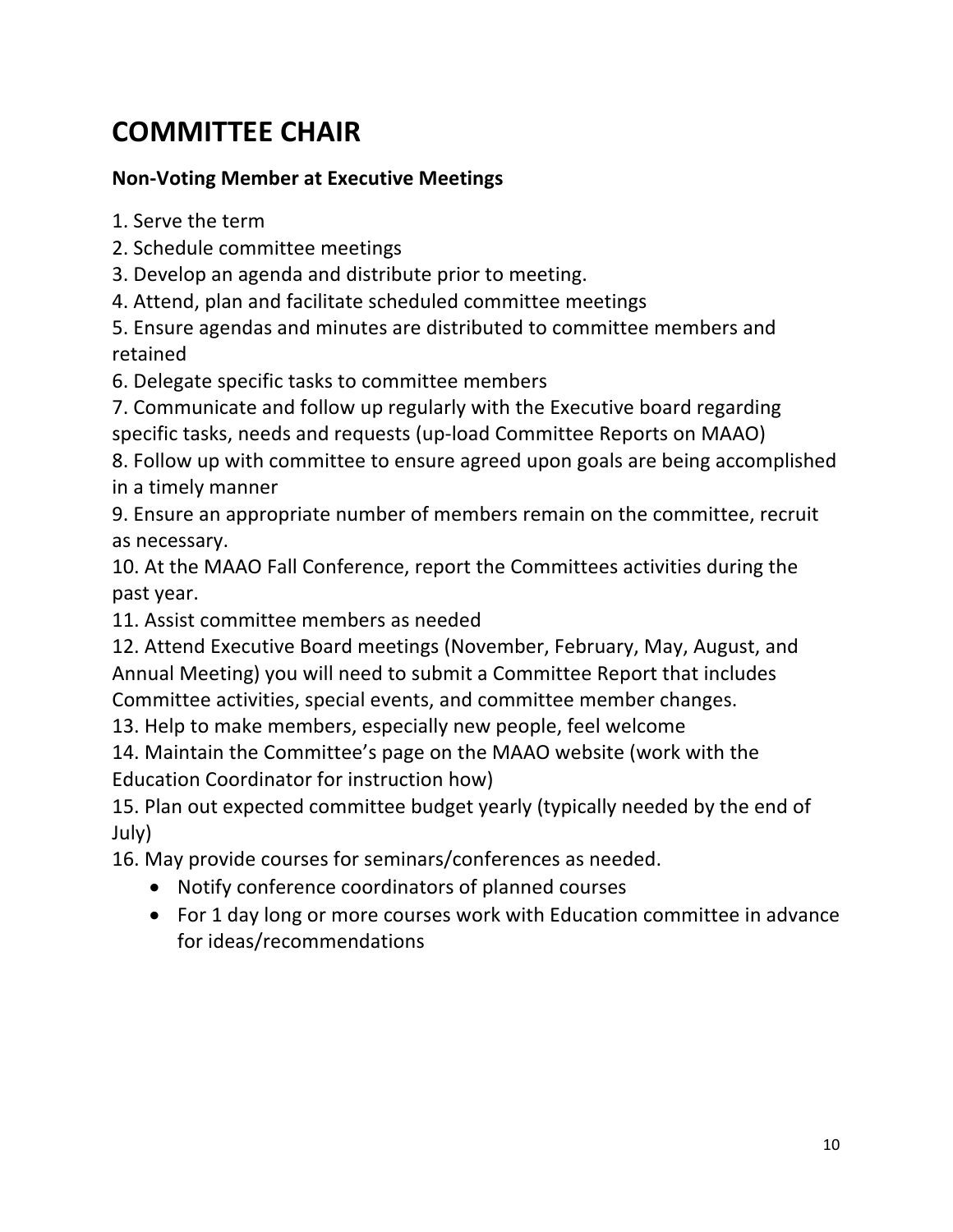### **COMMITTEE MEMBER**

- 1. Attend scheduled committee meetings
- 2. Brainstorm (bring ideas for the committee to the team meetings)
- 3. Perform agreed upon tasks as decided in committee meetings
- 4. Report progress of tasks as requested
- 5. Be engaged in committee tasks
- 6. Respond to emails/communications timely

7. Attend meetings and other events - help to make members, especially new people, feel welcome

8. Assist in recruiting new committee members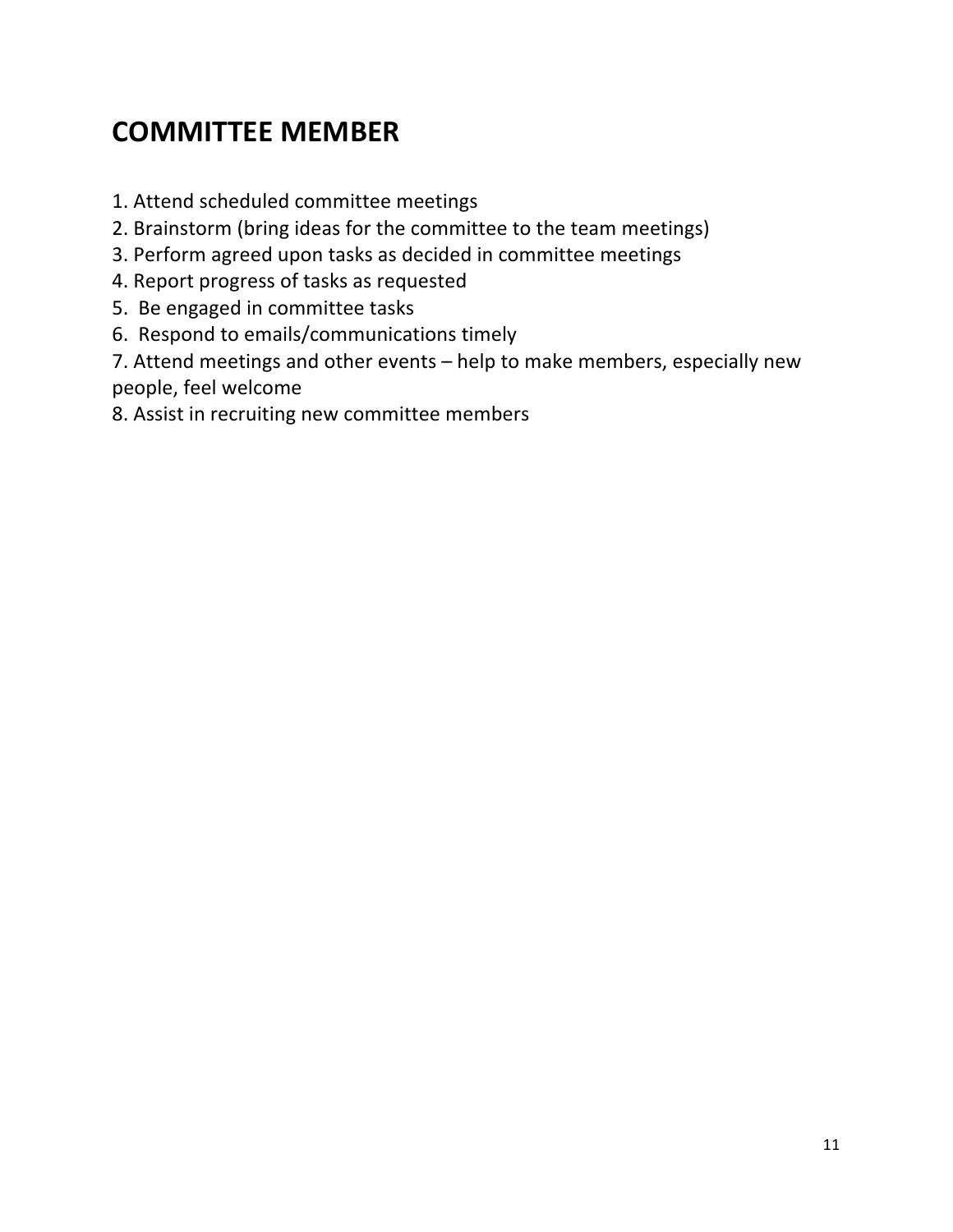### **MAAO REGION DIRECTORS**

### **Voting Members at Executive Meetings**

#### **Position Objective:**

The Directors shall supervise the operations and activities of the Association in the region represented, and shall perform such other duties as may be assigned to them by the President or Executive Board.

#### **Essential Job Functions:**

Attend all Executive Board Meetings and functions which are held in November, February, May (Tuesday of Summer Seminar) August (Joint with Legislation) and Annual Meeting (Fall Conference). If unable to attend, have an approved proxy attend. 

At each Executive Board meeting you need to present a Region Report that includes Region activities, special events, retirements, and employment changes. You will also need to submit your region report on the MAAO website.

Bring any ideas or concerns of the Region to the Executive Board.

Represent your Region on issues that are discussed at Executive Board meeting and vote according to Region's stand on issues.

Provide the MAAO  $2^{nd}$  Vice President the names of any members from the region that are deceased before the Annual Meeting.

At the MAAO Fall Conference, report the Region's activities during the past year.

Attend all Region meetings and functions. If unable to attend notify Region President.

Report back to the Region on items of importance from the Executive Board meetings.

Notify the Membership & Awards Committee Chair of retirements in the Region and requests for certificates.

Notify the MAAO President of retirement celebrations in the Region.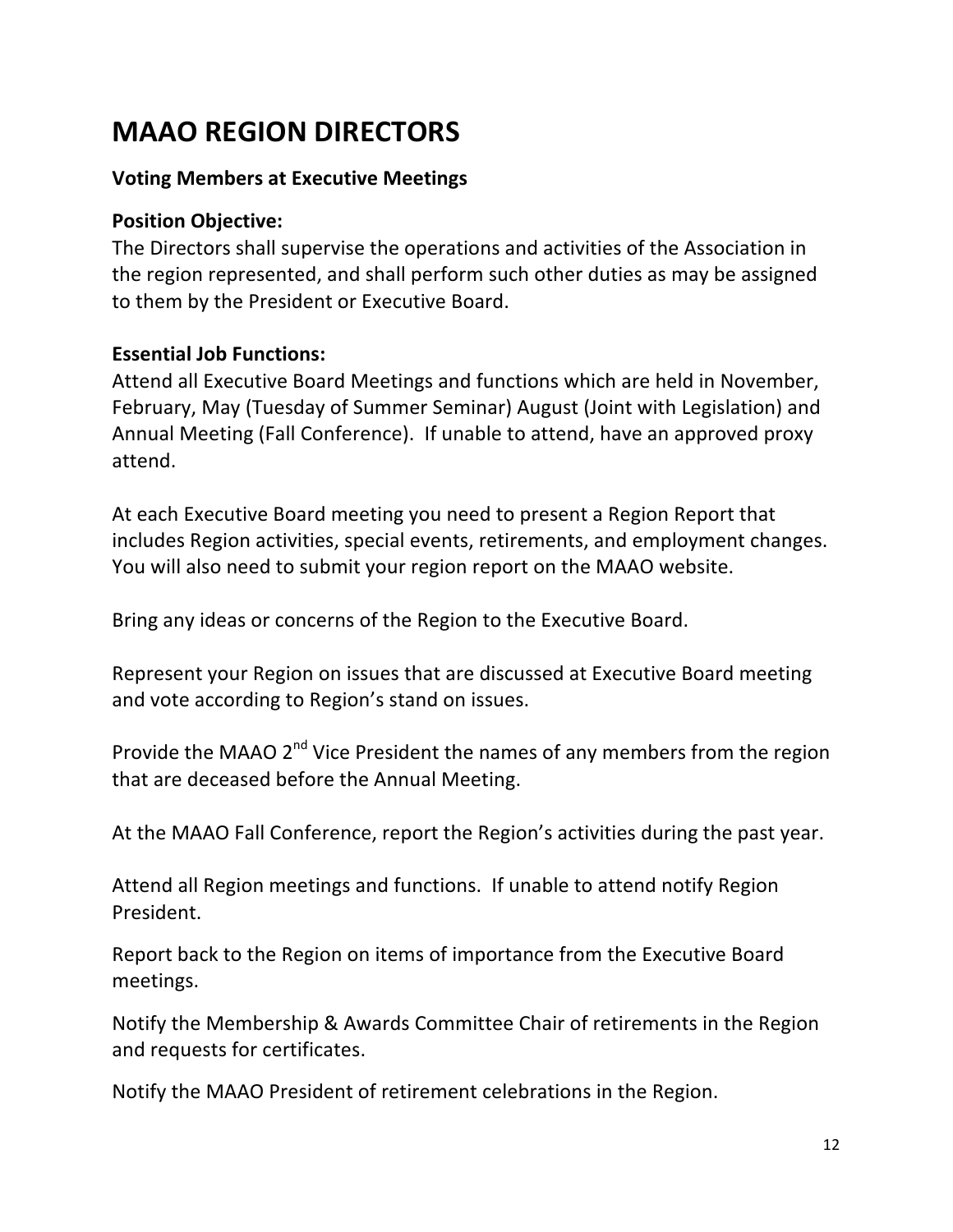### **Other Job Functions:**

Encourage membership in MAAO.

Mentor new MAAO members.

Encourage all members to attend region meetings Encourage members to become involved in the various MAAO committees. Encourage members to attend the MAAO Courses and Seminars.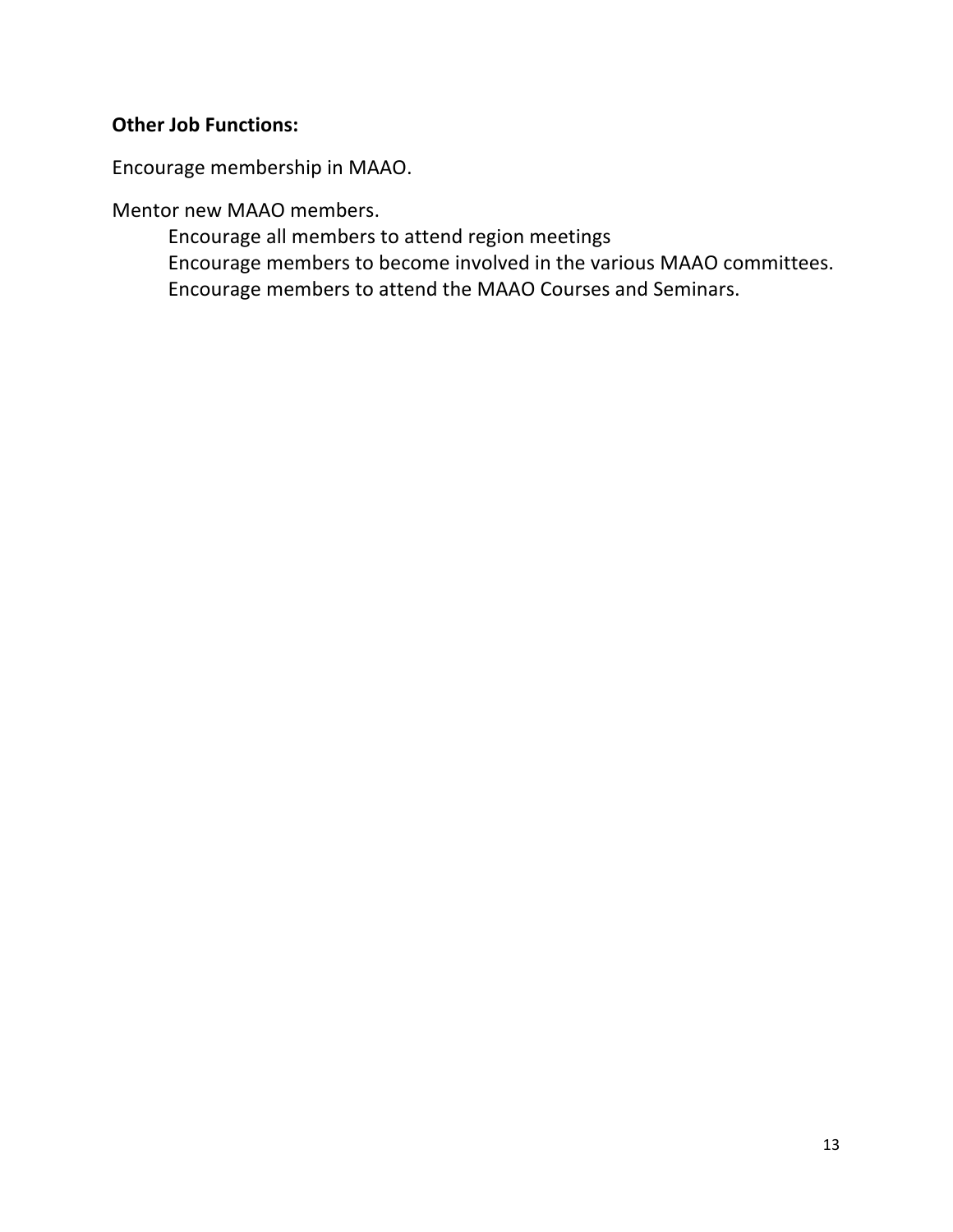### Appendix

Template for Region Directors Template for Committee Chairs Template for Editorial Annual Meeting Instructions for "Go To Meetings"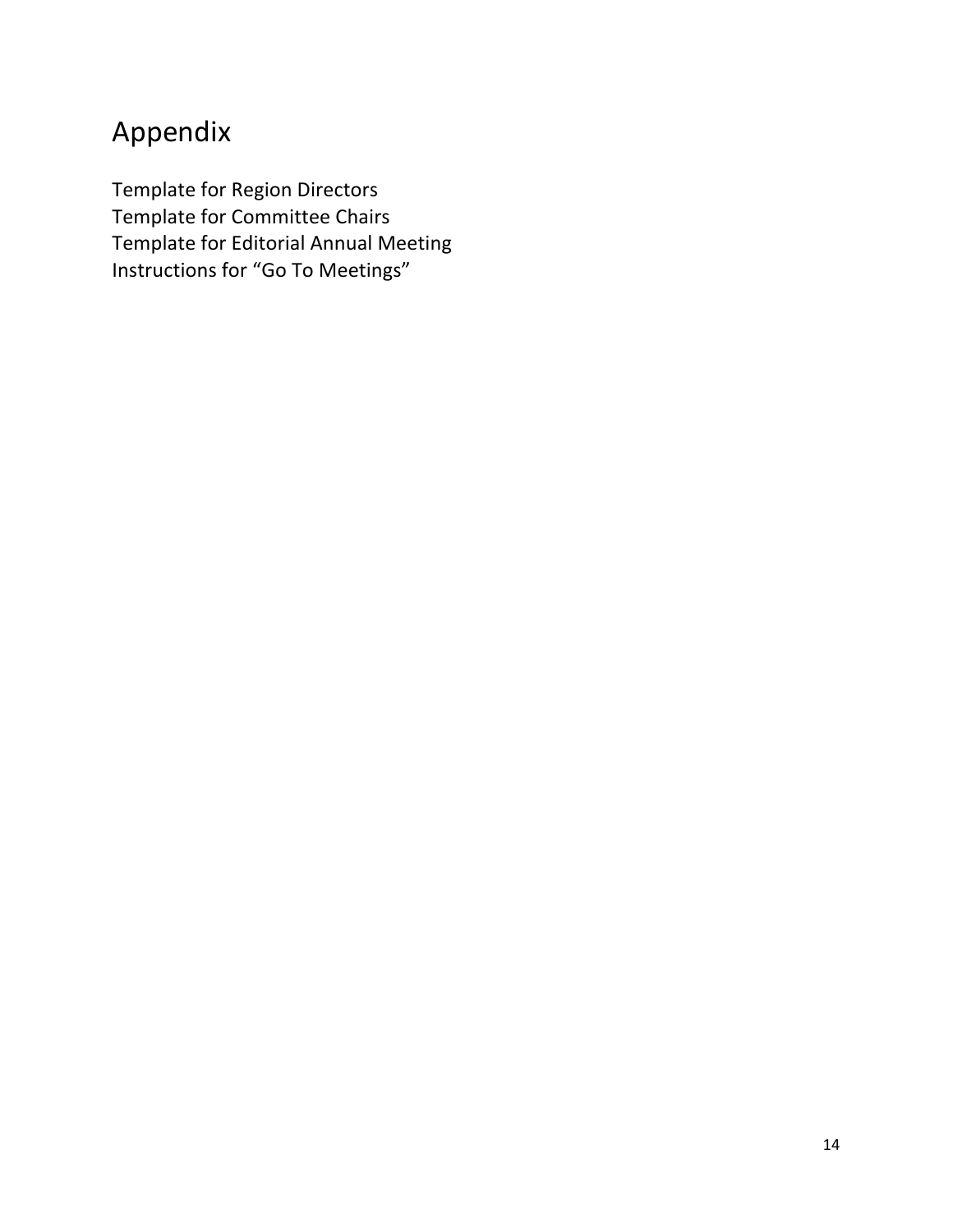

**Region:**

**Includes County/Cities:** 

**Announcements:**

**Date of meeting: Location:**

**Topics of Discussion:**

**Date of meeting: Location:**

**Topics of Discussion:**

**Questions for the Executive Board:**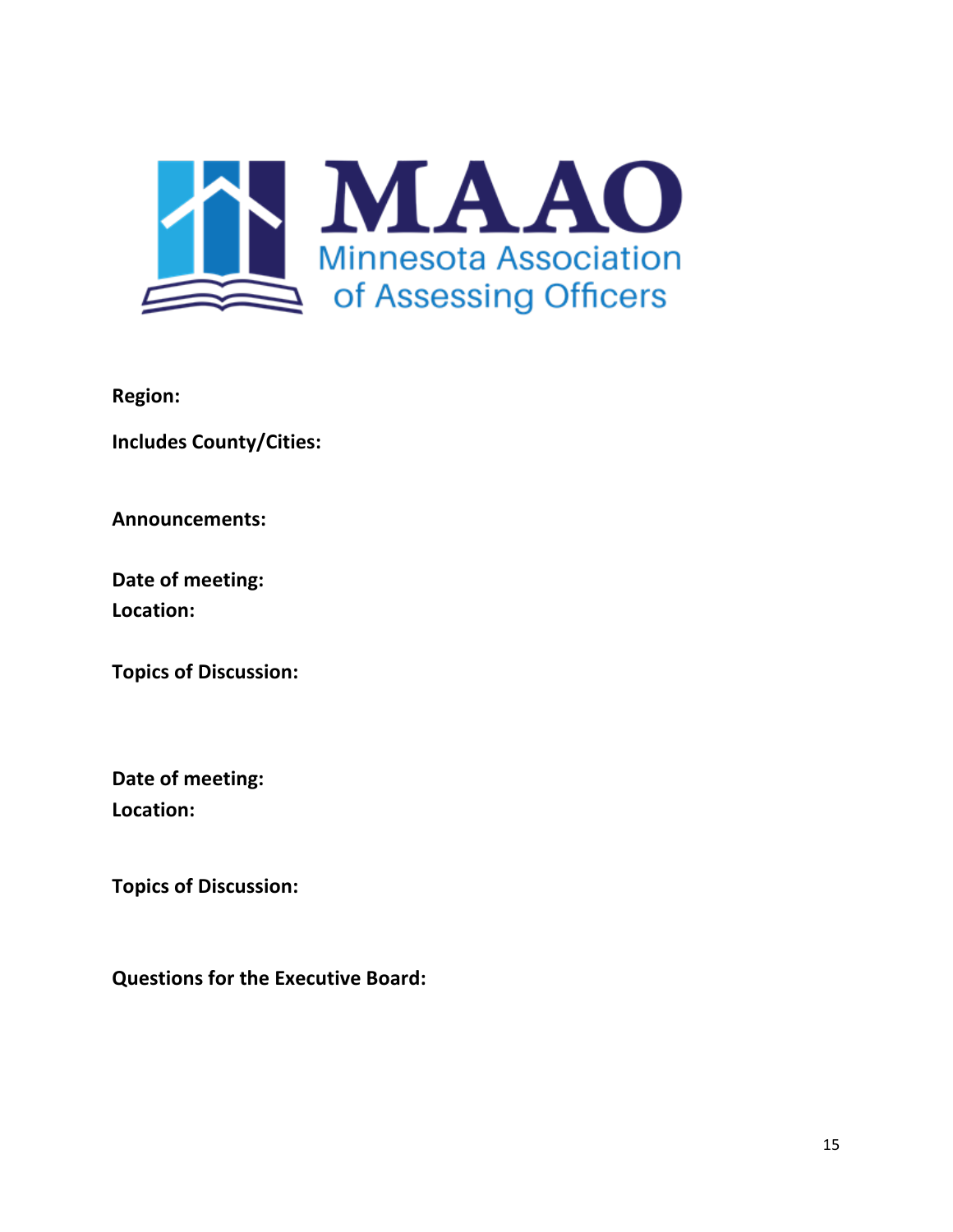

**Committee Name:** 

**Chair of Committee:** 

**Committee Members:**

**Date of Last meeting:** 

**Date of Next meeting:** 

**Action Items In Progress/Pending:** 

**Action Items Completed:** 

**Questions for the Executive Board:**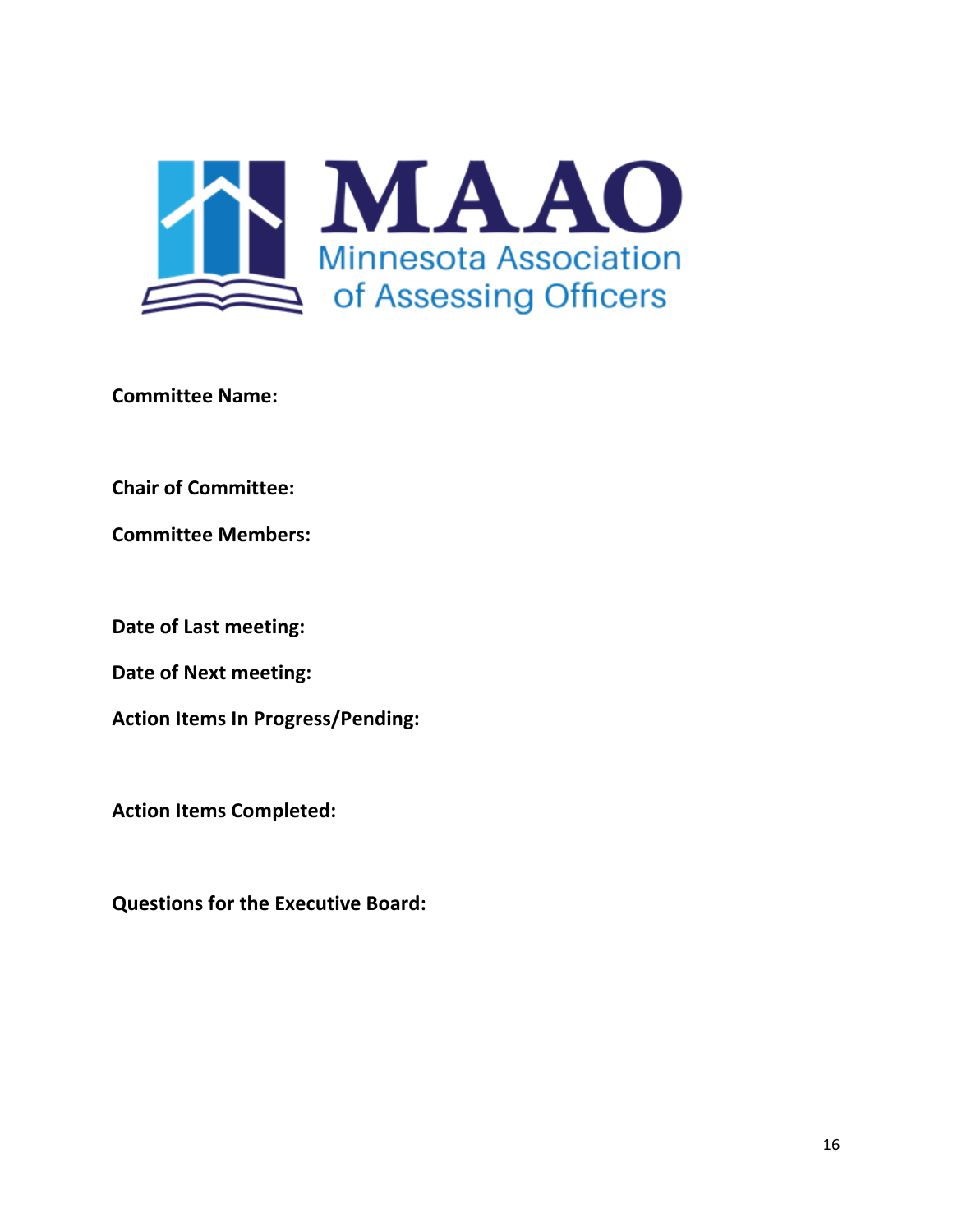### Committee Chair Report Template

Instructions:

Please use a narrative format for activity/meeting description Please keep bullet points to a minimum (except where shown as example) Please use Arial Font, standard (not italic font for information), leave bold headers Please include any information/data typically required from your committee for this annual report Send Completed Form to: **editor@mnmaao.org**

**Committee Name:**

**Committee Chair:** 

**Committee Members:**

**2016/2017 Committee Goals (Past Year):**

**Work Accomplished**

**2017/2018 Committee Goals (Future Year):**

**Other Committee Highlights**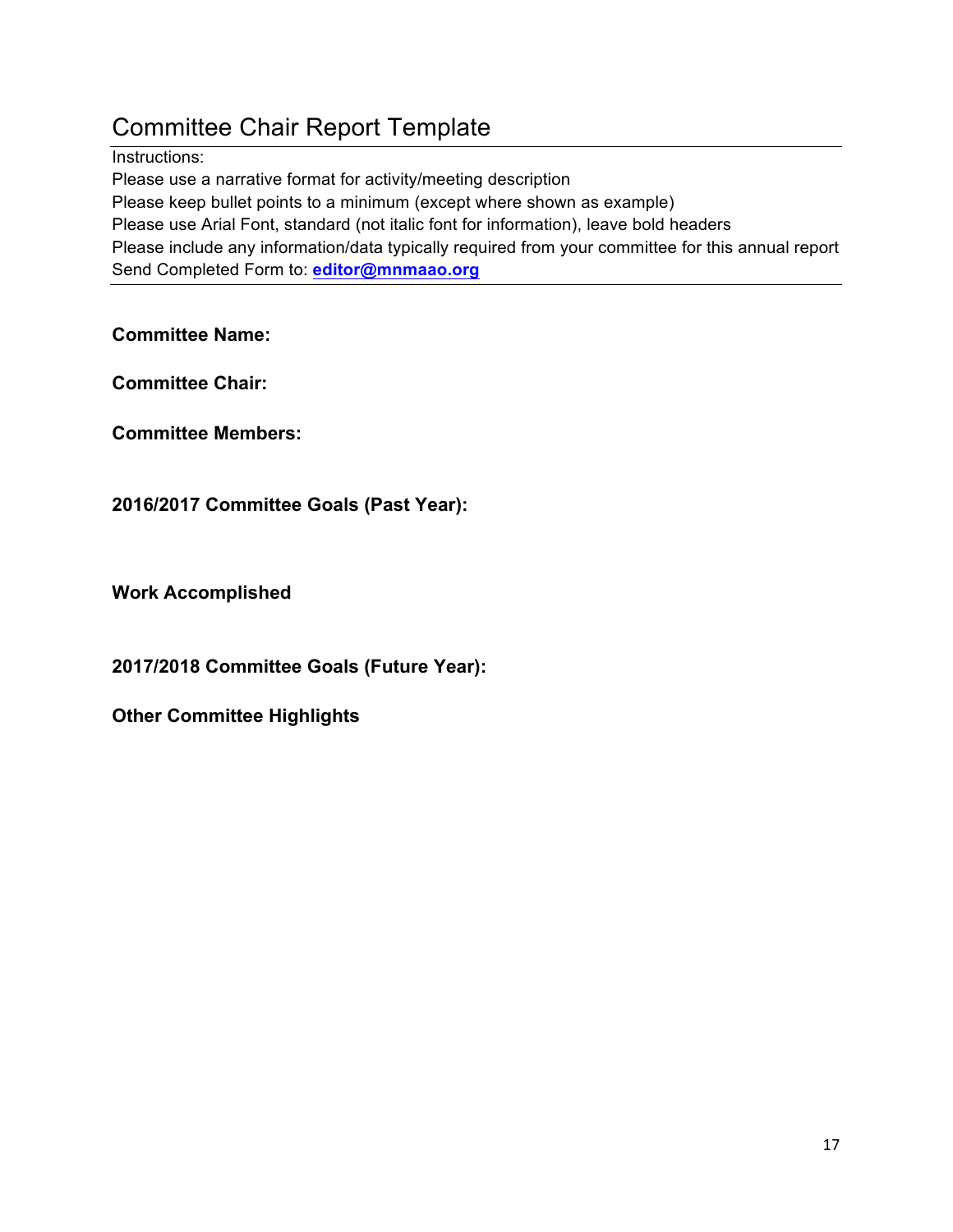## Go To Meeting - web meeting instructions

Go to www.gotomeeting.com click Login in the upper left navigation bar.

**Login - Email address: webmaster@mnmaao.org**

#### **Password: MAAO1949**

#### **Schedule a Meeting - We can only schedule/host one meeting at a time with our subscription**

Click Host a Meeting on the Left Navigation area. If you have never hosted a meeting on your computer before,

the website will ask to Run the application. Click Run if prompted. It will show Starting Meeting…….. You will

then see a little Flower icon in your task bar by the clock.

A box will ask you if you want to Meet Now or Schedule a Meeting. Make your selection.

Enter the Subject of the meeting - be specific (i.e. IS Committee Meeting), Date and Time - the rest of the

Audio and Password set up can be left as defaulted. Click Schedule.

The meeting will be entered onto your Outlook Calendar and an email window will come up with all the meeting details and the meeting link included. Enter the email addresses that you are inviting and send the

invitation.

#### **Start a Scheduled Meeting**

Scheduled meetings are any GoToMeeting meetings that have been previously scheduled by the organizer in

the GoToMeeting application. Scheduled GoToMeeting meetings can be started from the GoToMeeting system

tray icon, the GoToMeeting Web site, the GoToMeeting Outlook bar.

**Note:** To start a meeting the GoToMeeting application must be installed on the PC being used by the meeting

organizer. This was installed when you scheduled the meeting.

#### To start a scheduled meeting from the GoToMeeting system tray icon

1. Right-click the GoToMeeting system tray icon and select My Meetings.

2. On the *Login* – *GoToMeeting* dialog box, enter your Email address and Password and click **Log In**.

3. On the *My Meetings* – *GoToMeeting* dialog box, select the meeting you want to start by clicking the name of the meeting in the Subject column, and click the **Start** button.

Your meeting will start and the GoToMeeting Organizer Control Panel will appear in the right side of your

desktop.

#### To start a scheduled meeting from the GoToMeeting Web site

1. Open an Internet browser and go to www.gotomeeting.com.

2. In the left navigation bar, click Log In.

3. In the Returning Users section, enter your Email address and Password and click the **Log In** button.

4. On the My Meetings page, locate the scheduled meeting you wish to start and click the **Start** Meeting button.

5. If prompted, click **Yes** or **Grant** to accept the GoToMeeting download.

Your meeting will start and the GoToMeeting Organizer Control Panel will appear in the right side of your

desktop.

#### To start a scheduled meeting from the GoToMeeting Outlook bar